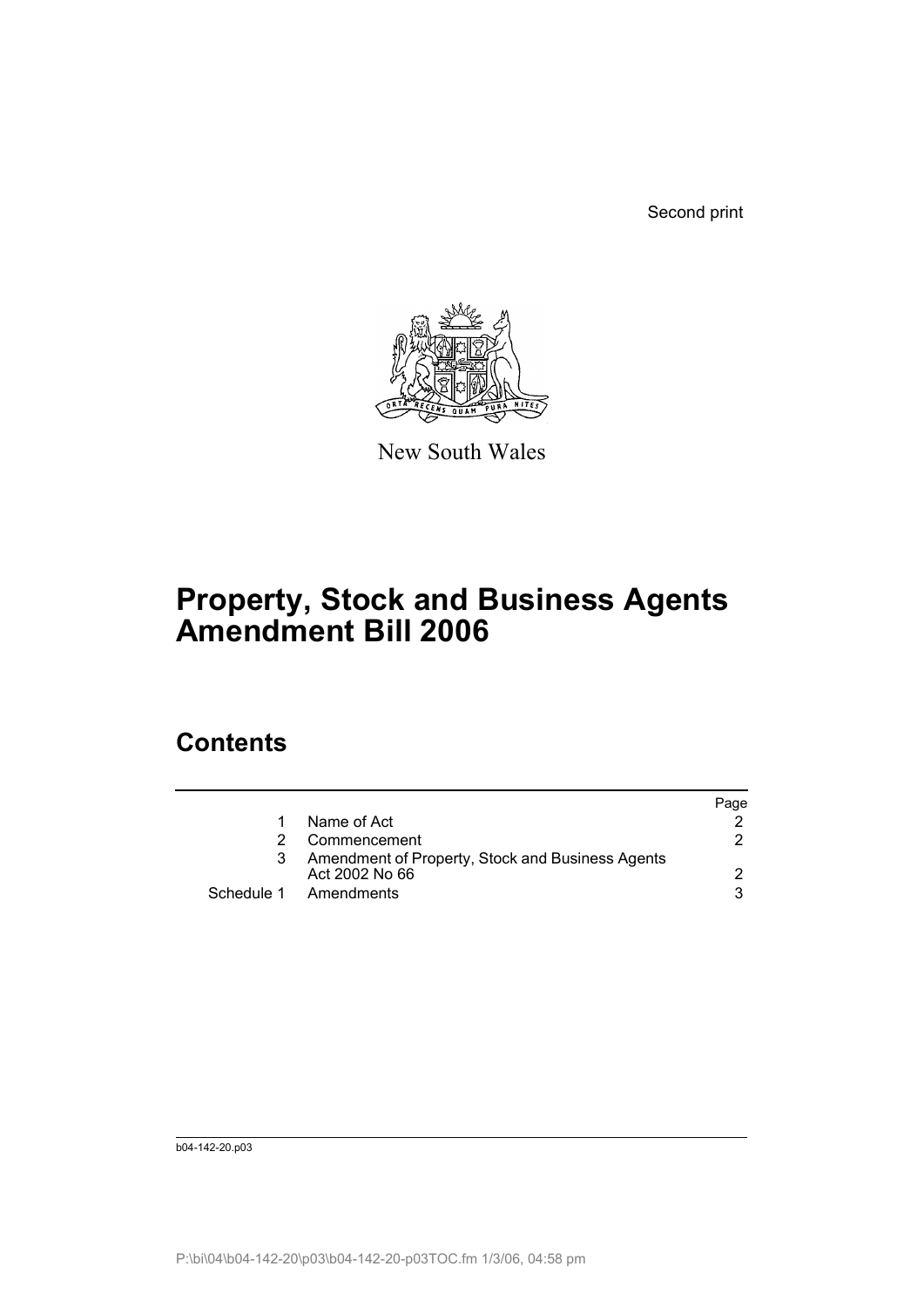Contents

Page

Contents page 2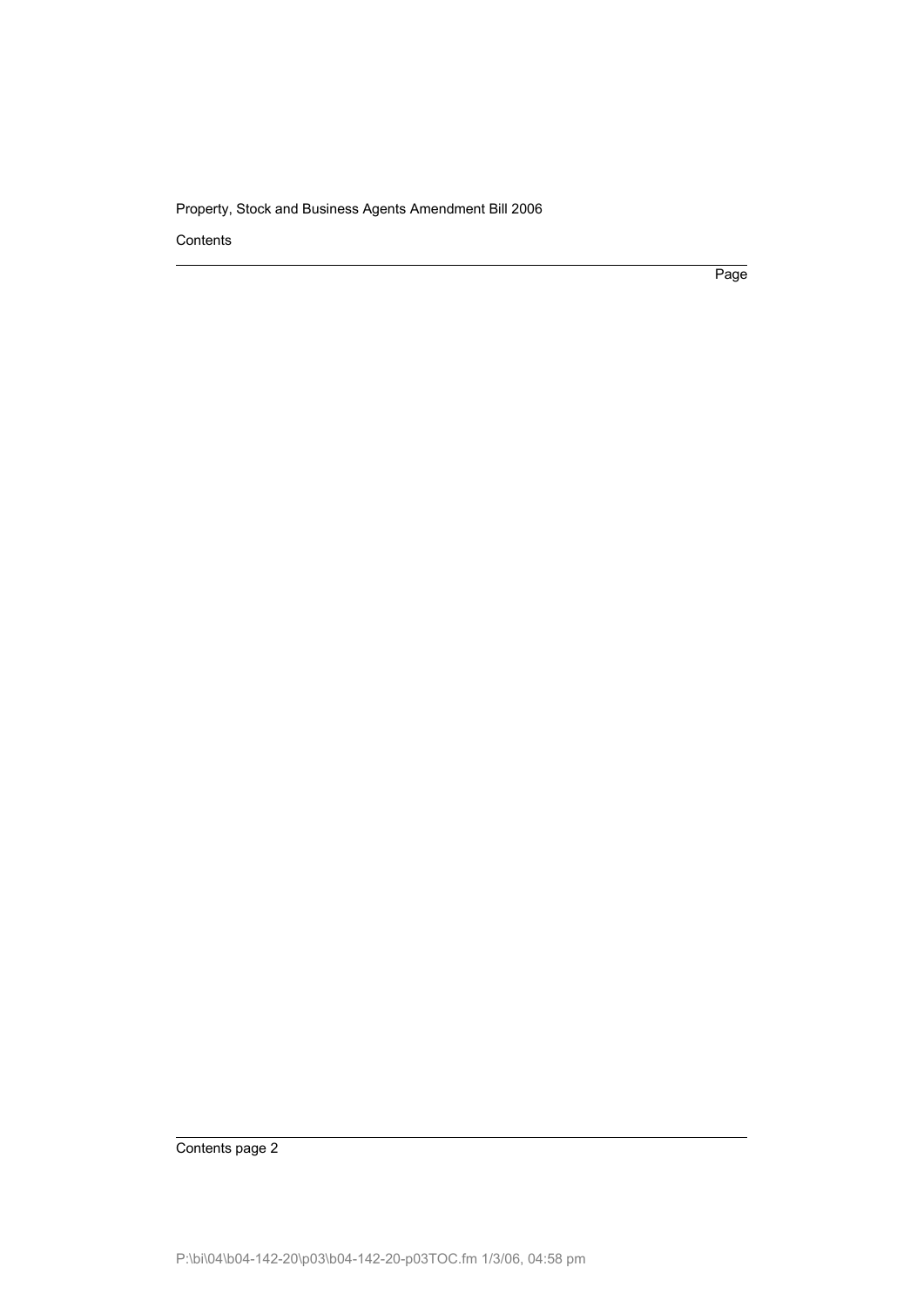*This PUBLIC BILL, originated in the LEGISLATIVE ASSEMBLY and, having this day passed, is now ready for presentation to the LEGISLATIVE COUNCIL for its concurrence.*

> *Clerk of the Legislative Assembly. Legislative Assembly,*



New South Wales

## **Property, Stock and Business Agents Amendment Bill 2006**

Act No , 2006

An Act to amend the *Property, Stock and Business Agents Act 2002* to make further provision with respect to licence disqualification, advertising, auction sales, trust accounts and penalties; and for other purposes.

*EXAMINED*

*Chairman of Committees*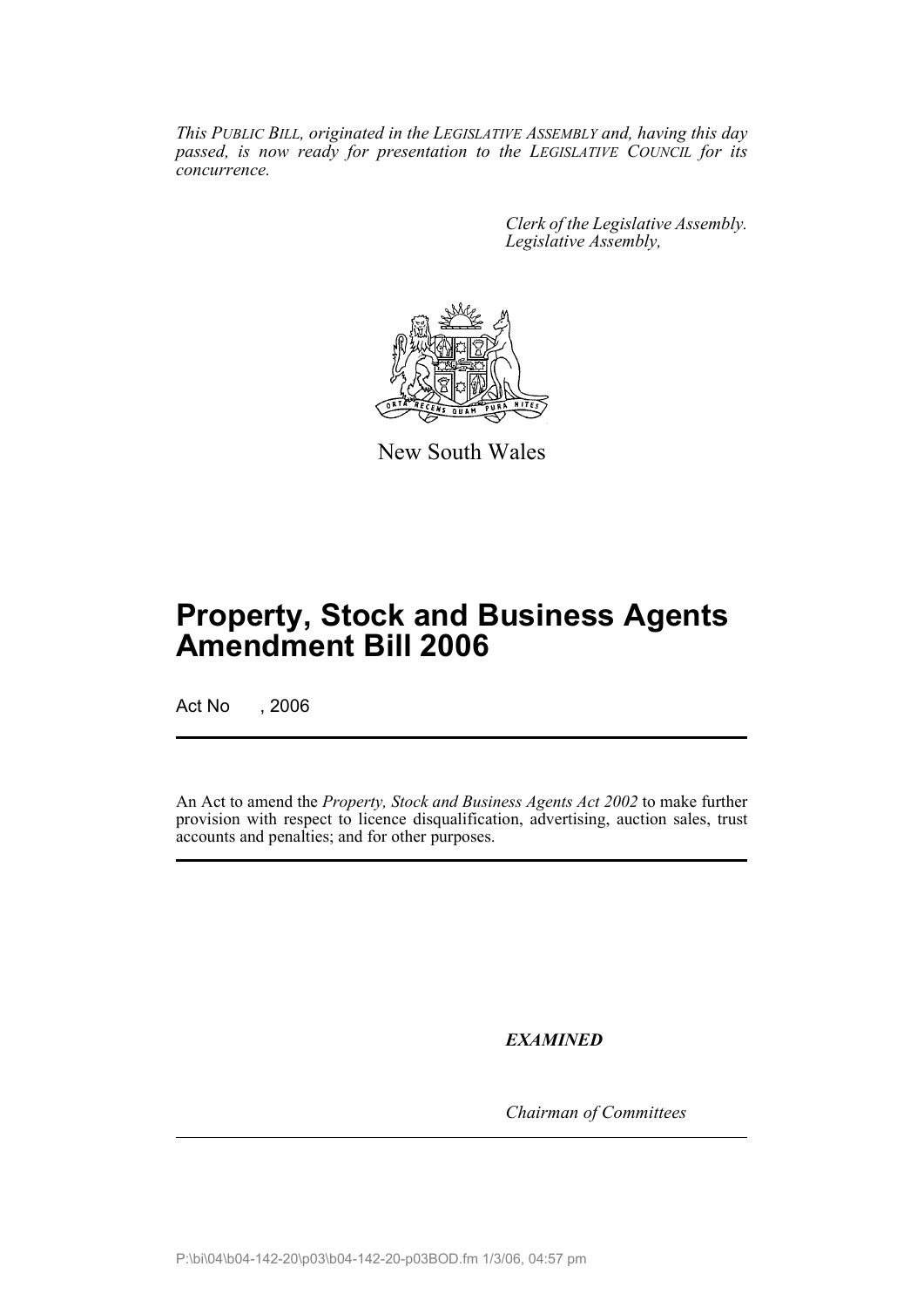<span id="page-3-2"></span><span id="page-3-1"></span><span id="page-3-0"></span>

|   | The Legislature of New South Wales enacts:                                                |                     |
|---|-------------------------------------------------------------------------------------------|---------------------|
| 1 | Name of Act                                                                               | $\overline{2}$      |
|   | This Act is the <i>Property</i> , <i>Stock and Business Agents Amendment</i><br>Act 2006. | 3<br>$\overline{4}$ |
| 2 | <b>Commencement</b>                                                                       | 5                   |
|   | This Act commences on a day or days to be appointed by proclamation.                      | 6                   |
| 3 | Amendment of Property, Stock and Business Agents Act 2002 No 66                           | 7                   |
|   | The Property, Stock and Business Agents Act 2002 is amended as set out<br>in Schedule 1.  | 8<br>9              |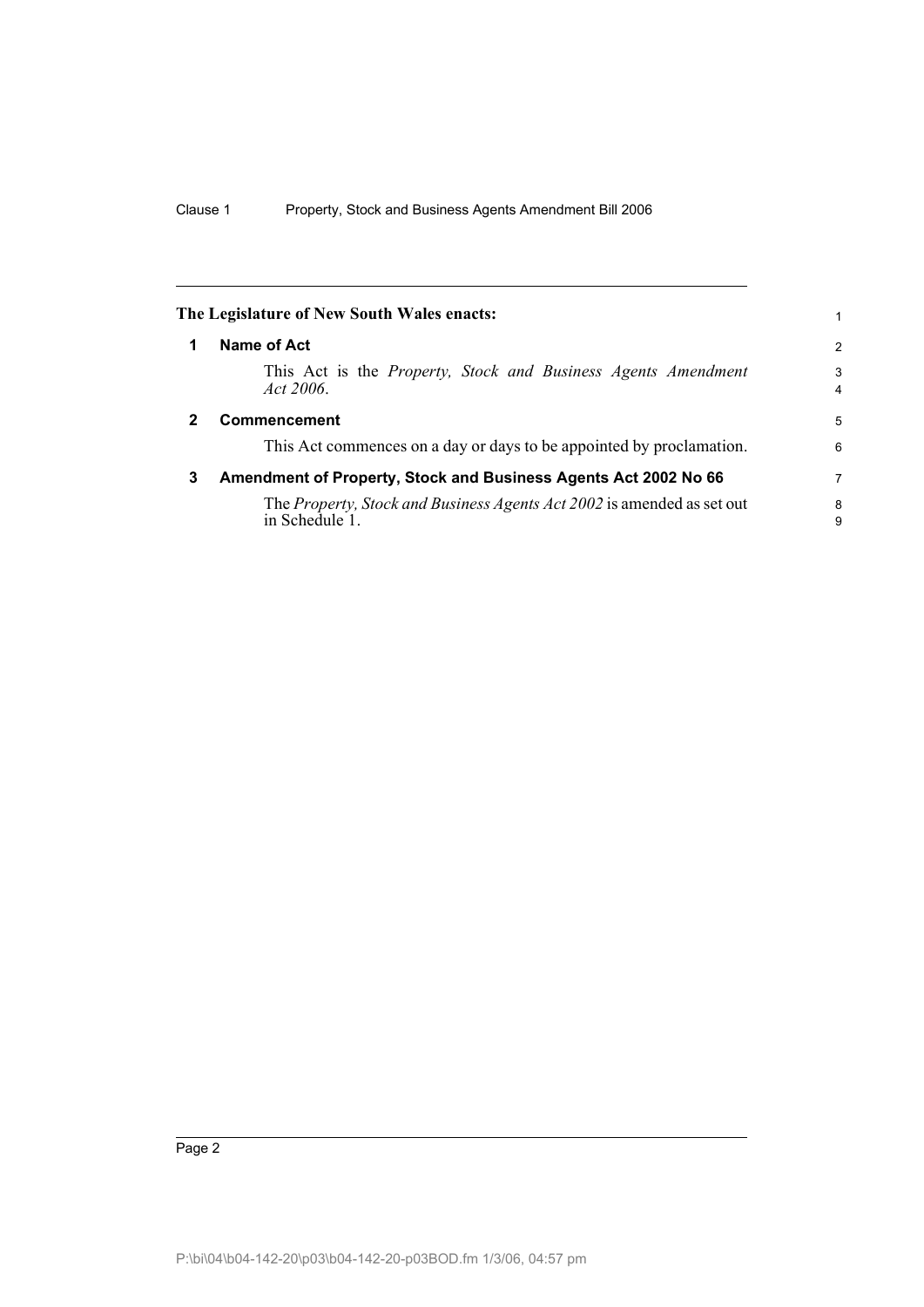Amendments **Amendments** Schedule 1

1

15 16

### <span id="page-4-0"></span>**Schedule 1 Amendments** (Section 3) **[1] Section 14 Eligibility for licence or certificate of registration** Insert at the end of section 14 (3): **Note.** The grounds of disqualification in section 16 (1A) do not disqualify a person from eligibility to hold a certificate of registration. **[2] Section 14 (4)** Insert after section 14 (3): (4) The requirement that at least one of the directors of a corporation holds a licence that a natural person is required to hold to carry on the business that the corporation carries on or proposes to carry on does not require a director to be accredited as an auctioneer under section 21 merely because the corporation carries on or proposes to carry on the business of an auctioneer. **[3] Section 16 Disqualified persons** Omit section 16 (1) (c)–(e). **[4] Section 16 (1) (h)** Omit the paragraph. Insert instead: (h) is the holder of a licence, permit or other authority that is suspended under legislation administered by the Minister or is disqualified from holding a licence, permit or other authority under legislation administered by the Minister, or **[5] Section 16 (1A)** Insert after section 16 (1): (1A) A person is also a disqualified person for the purposes of this Act (except for the purposes of eligibility to hold a certificate of registration) if the person: (a) is an undischarged bankrupt, or (b) at any time in the last 3 years was an undischarged bankrupt, applied to take the benefit of any law for the relief of bankrupt or insolvent debtors, compounded with his or her creditors or made an assignment of his or her remuneration for their benefit, or (c) is, or was at any time in the last 3 years, a director or person concerned in the management of an externally-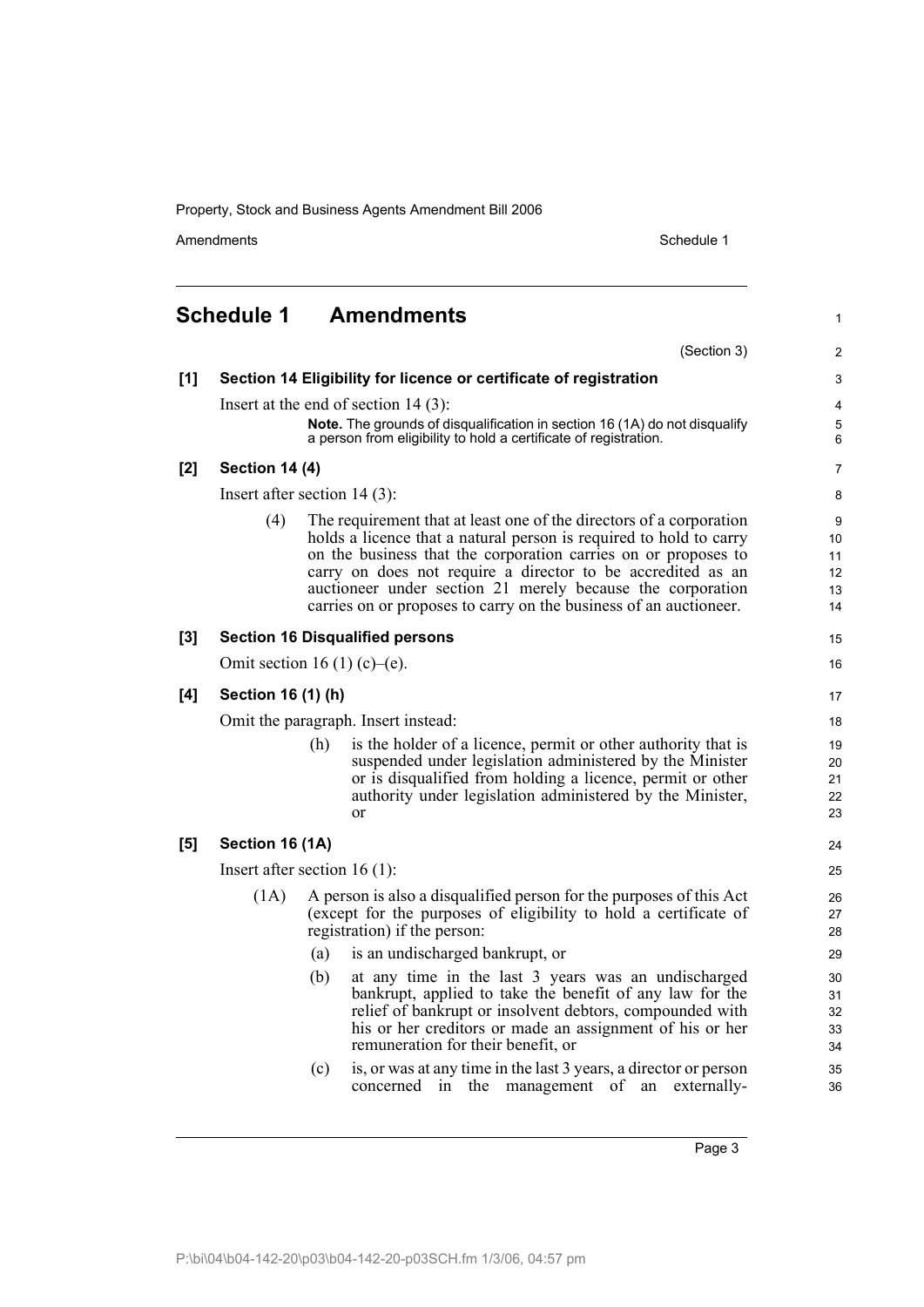Schedule 1 Amendments

administered body corporate (within the meaning of the Corporations Act) except in a case of the voluntary winding up of the body corporate, or

- (d) is a person:
	- (i) who at any time in the last 3 years, was a director or person concerned in the management of a body corporate that, within 12 months after the person ceasing to be such a director or person, became an externally-administered body corporate (within the meaning of the Corporations Act) except in the case of a voluntary winding up of the body corporate, and
	- (ii) who failed (while a director or person concerned in the management of that body corporate) to take all reasonable steps to avoid the body corporate<br>becoming an externally-administered body an externally-administered body corporate.

### **[6] Section 16 (2A)–(2D)**

Insert after section 16 (2):

- (2A) The Director-General may, in any case that the Director-General thinks it appropriate to do so, determine that a suspension or disqualification from holding a licence, permit or other authority under legislation administered by the Minister (as referred to in subsection  $(1)$   $(h)$ ) is to be ignored for the purposes of this section.
- (2B) The Director-General may exempt a person from the operation of subsection  $(1A)$   $(a)$ ,  $(b)$  or  $(c)$  by:
	- (a) certifying, in the case of exemption from subsection (1A) (a), that the Director-General is satisfied that the person took all reasonable steps to avoid the bankruptcy concerned, or
	- (b) certifying, in the case of exemption from subsection (1A) (b), that the Director-General is satisfied that the person took all reasonable steps to avoid the bankruptcy or other financial difficulties concerned, or
	- (c) certifying, in the case of exemption from subsection (1A) (c), that the Director-General is satisfied that the person took all reasonable steps (while a director or person concerned in the management of the body corporate) to avoid the body corporate becoming an externally-administered body corporate.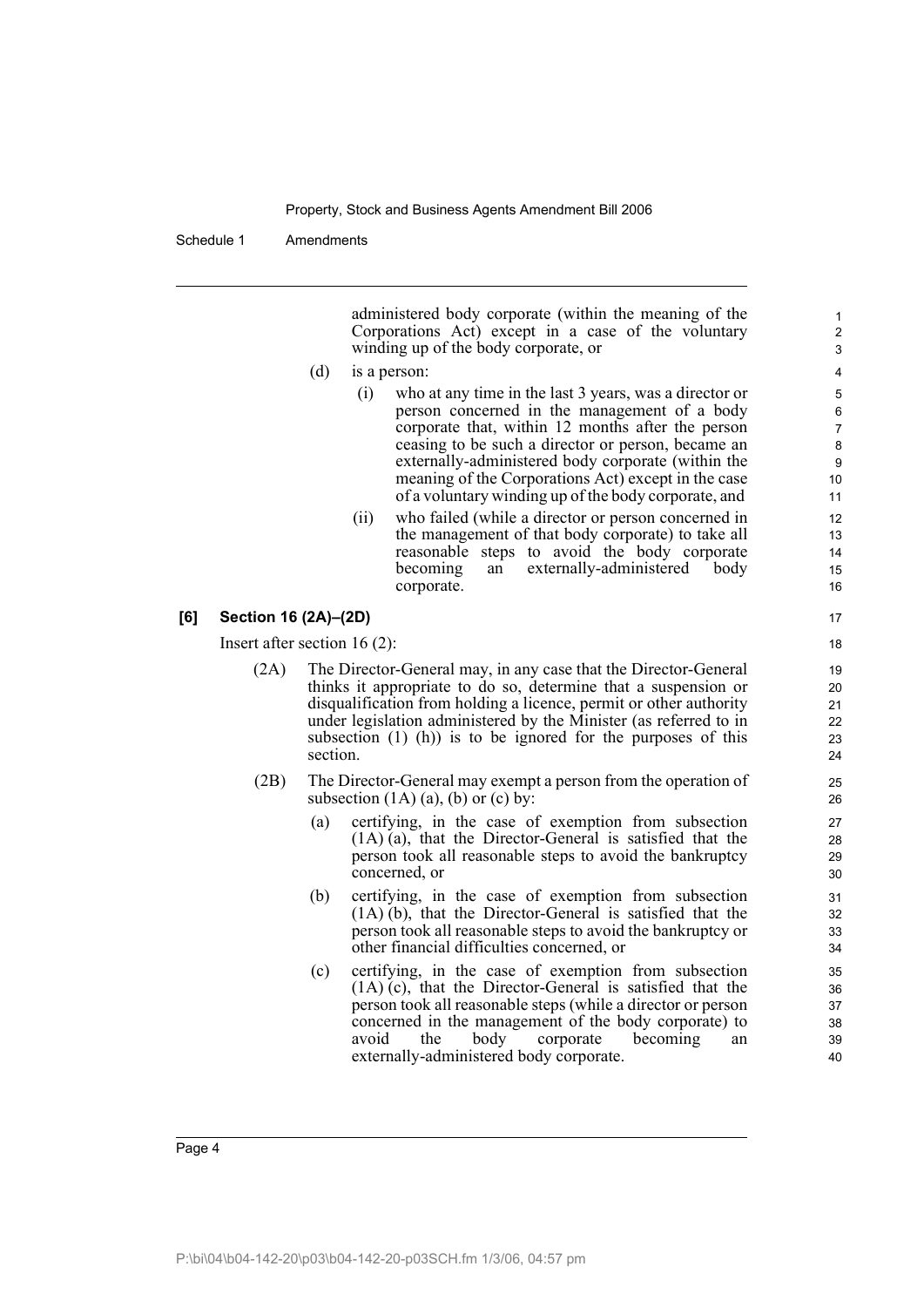Amendments Schedule 1

|       | (2C)                             |                                                      | Subsection (1A) (d) does not operate to make a person a<br>disqualified person unless the Director-General has served a<br>notice on the person giving the person the opportunity to make<br>oral or written submissions to the Director-General within a<br>period (not being less than 14 days) specified in the notice with<br>respect to the grounds on which the person believes he or she took<br>all reasonable steps to avoid the body corporate becoming an<br>externally-administered body corporate and the Director-General<br>is satisfied that the person failed to take all such steps. | $\mathbf 1$<br>$\overline{c}$<br>$\mathbf{3}$<br>$\overline{\mathbf{4}}$<br>$\mathbf 5$<br>$\,6\,$<br>$\overline{7}$<br>$\bf 8$<br>9 |  |
|-------|----------------------------------|------------------------------------------------------|--------------------------------------------------------------------------------------------------------------------------------------------------------------------------------------------------------------------------------------------------------------------------------------------------------------------------------------------------------------------------------------------------------------------------------------------------------------------------------------------------------------------------------------------------------------------------------------------------------|--------------------------------------------------------------------------------------------------------------------------------------|--|
|       | (2D)                             |                                                      | In determining for the purposes of subsection $(2B)$ or $(2C)$ what<br>reasonable steps could have been taken by a person to avoid a<br>particular outcome, the Director-General is to have regard to the<br>steps that could have been taken by the person from the time that<br>the financial difficulties that gave rise to the outcome first arose.                                                                                                                                                                                                                                                | 10<br>11<br>12 <sup>2</sup><br>13<br>14                                                                                              |  |
| $[7]$ |                                  |                                                      | Section 31 Each place of business to be in charge of licensee                                                                                                                                                                                                                                                                                                                                                                                                                                                                                                                                          | 15                                                                                                                                   |  |
|       | Insert after section 31 $(6)$ :  |                                                      |                                                                                                                                                                                                                                                                                                                                                                                                                                                                                                                                                                                                        |                                                                                                                                      |  |
|       | (7)                              | the business of an auctioneer.                       | A requirement of this section that the person employed as the<br>person in charge of business at a place of business must be the<br>holder of a licence that an individual is required to hold to carry<br>on that business does not require the person to be accredited as an<br>auctioneer under section 21 merely because the business includes                                                                                                                                                                                                                                                     | 17<br>18<br>19<br>20<br>21<br>22                                                                                                     |  |
| [8]   |                                  |                                                      | Section 37 Rules of conduct for licensee's business                                                                                                                                                                                                                                                                                                                                                                                                                                                                                                                                                    | 23                                                                                                                                   |  |
|       |                                  | Omit the note to the section.                        |                                                                                                                                                                                                                                                                                                                                                                                                                                                                                                                                                                                                        | 24                                                                                                                                   |  |
| [9]   | <b>Section 37 (2)</b>            |                                                      |                                                                                                                                                                                                                                                                                                                                                                                                                                                                                                                                                                                                        | 25                                                                                                                                   |  |
|       | Insert at the end of section 37: |                                                      |                                                                                                                                                                                                                                                                                                                                                                                                                                                                                                                                                                                                        |                                                                                                                                      |  |
|       | (2)                              | section is guilty of an offence.<br>Maximum penalty: | A licensee or registered person who without reasonable excuse<br>contravenes a rule of conduct prescribed for the purposes of this                                                                                                                                                                                                                                                                                                                                                                                                                                                                     | 27<br>28<br>29<br>30                                                                                                                 |  |
|       |                                  | (a)                                                  | 100 penalty units in the case of a corporation, or                                                                                                                                                                                                                                                                                                                                                                                                                                                                                                                                                     | 31                                                                                                                                   |  |
|       |                                  | (b)                                                  | 50 penalty units in any other case.                                                                                                                                                                                                                                                                                                                                                                                                                                                                                                                                                                    | 32                                                                                                                                   |  |
| [10]  | Sections 43-45                   |                                                      |                                                                                                                                                                                                                                                                                                                                                                                                                                                                                                                                                                                                        | 33                                                                                                                                   |  |
|       |                                  | "disqualified person" wherever occurring.            | Insert "(other than a person whose disqualification is on a ground that does not<br>disqualify the person from eligibility to hold a certificate of registration)" after                                                                                                                                                                                                                                                                                                                                                                                                                               | 34<br>35<br>36                                                                                                                       |  |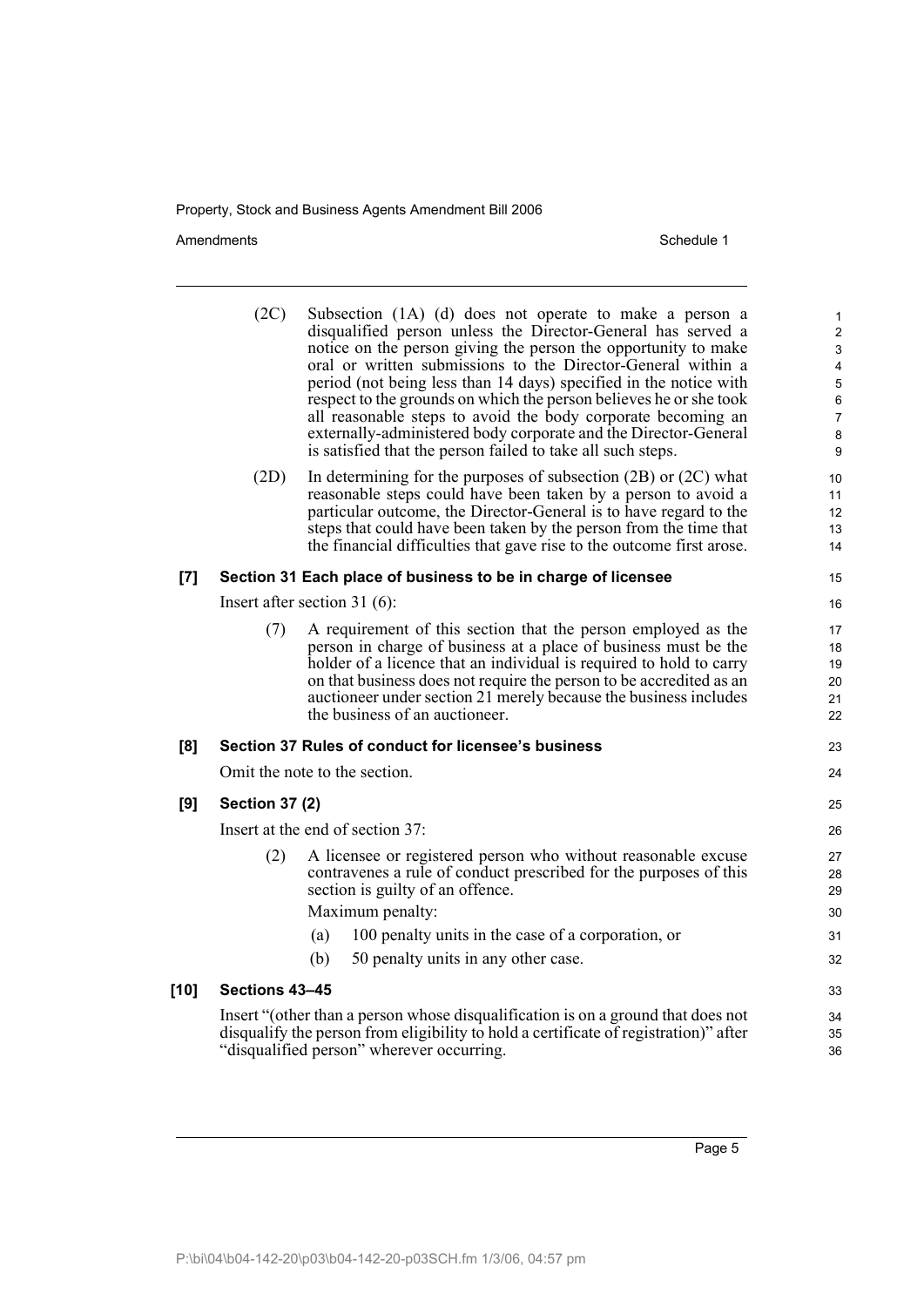Schedule 1 Amendments

| [11]   | Section 47 (1) (c)    |                                                                                                                                                                                                                                                                                                                                                             | 1                                |
|--------|-----------------------|-------------------------------------------------------------------------------------------------------------------------------------------------------------------------------------------------------------------------------------------------------------------------------------------------------------------------------------------------------------|----------------------------------|
|        |                       | Omit the paragraph. Insert instead:                                                                                                                                                                                                                                                                                                                         | $\overline{\mathbf{c}}$          |
|        |                       | the amount, value or nature of any benefit of which the<br>(c)<br>agent is aware that a person to whom the agent has referred<br>the client or a prospective buyer has received, receives, or<br>expects to receive in connection with the sale, or for<br>promoting the sale, or for providing a service in connection<br>with the sale, of the land.      | 3<br>4<br>5<br>6<br>7<br>8       |
| $[12]$ | Section 47 (2) (c)    |                                                                                                                                                                                                                                                                                                                                                             | 9                                |
|        |                       | Insert "at the time the agent refers the client or prospective buyer to a person<br>for professional services associated with the sale or purchase of land and" after<br>"acknowledged" in section 47 $(2)$ $(c)$ .                                                                                                                                         | 10<br>11<br>12                   |
| $[13]$ | <b>Section 47 (3)</b> |                                                                                                                                                                                                                                                                                                                                                             | 13                               |
|        |                       | Insert in alphabetical order:                                                                                                                                                                                                                                                                                                                               | 14                               |
|        |                       | <i>prospective buyer</i> means a person who there are reasonable<br>grounds to believe is a potential or likely buyer of land (whether<br>or not the person has made an offer to buy the land).                                                                                                                                                             | 15<br>16<br>17                   |
| $[14]$ |                       | Section 50 Advertisements to include information about licensee                                                                                                                                                                                                                                                                                             | 18                               |
|        |                       | Omit section 50 (2) and the penalty to section 50. Insert instead:                                                                                                                                                                                                                                                                                          | 19                               |
|        | (2)                   | A licensee who has a relevant interest in the sale of real or<br>personal property must not in the course of carrying on business<br>as an agent on the sale publish or cause to be published an<br>advertisement relating to or in connection with the proposed sale<br>of the property unless the relevant interest is disclosed in the<br>advertisement. | 20<br>21<br>22<br>23<br>24<br>25 |
|        | (3)                   | A licensee has a <i>relevant interest</i> in the sale of real or personal<br>property if:                                                                                                                                                                                                                                                                   | 26<br>27                         |
|        |                       | (a)<br>the licensee has an interest in the property as an owner of<br>the property, or                                                                                                                                                                                                                                                                      | 28<br>29                         |
|        |                       | (b)<br>the licensee is a corporation and a director of the<br>corporation is an owner of the property, or                                                                                                                                                                                                                                                   | 30<br>31                         |
|        |                       | the licensee is a director of a corporation and the<br>(c)<br>corporation is an owner of the property.                                                                                                                                                                                                                                                      | 32<br>33                         |
|        |                       | Maximum penalty: 100 penalty units.                                                                                                                                                                                                                                                                                                                         | 34                               |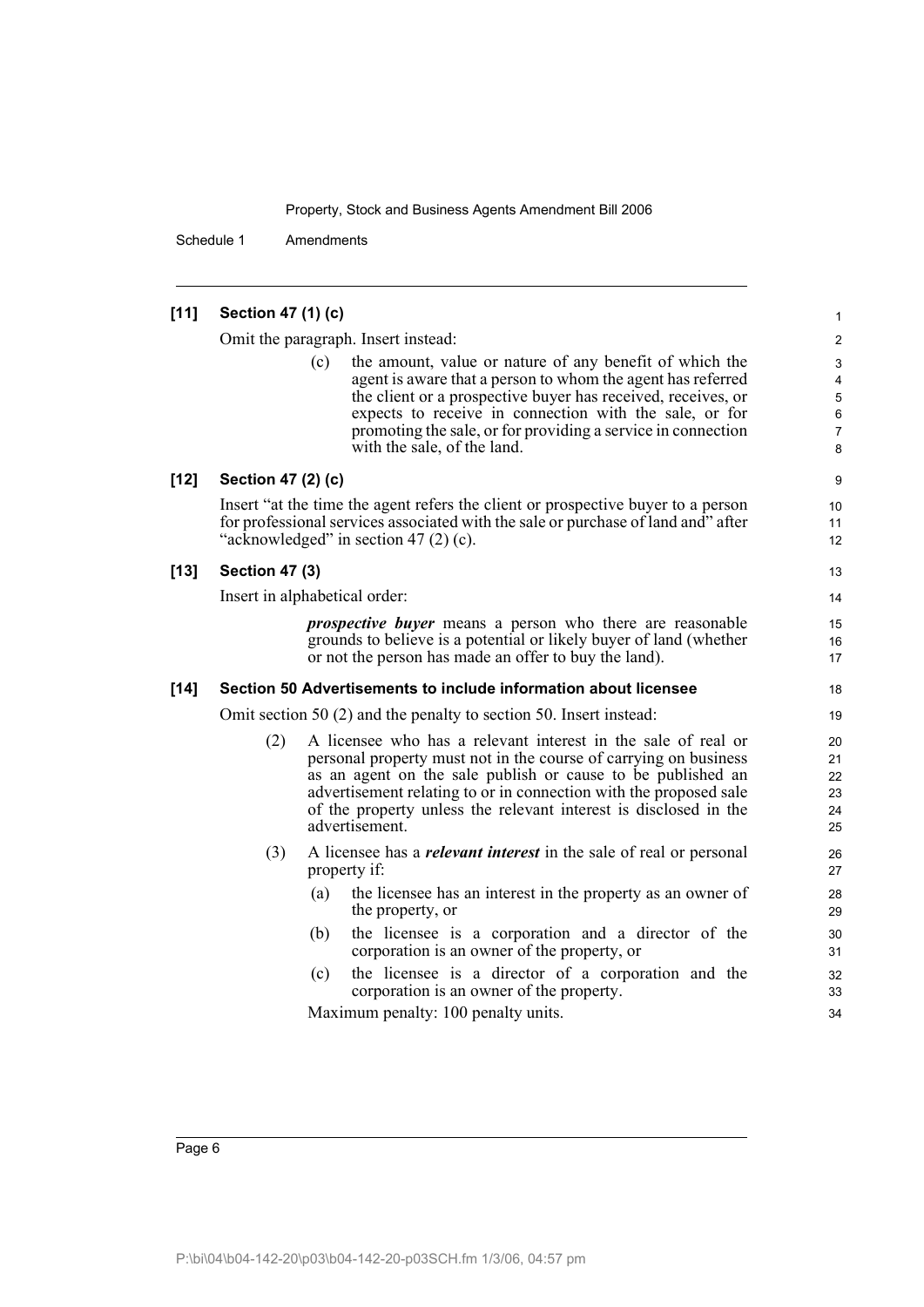Amendments Schedule 1

| $[15]$ |                   |     | Part 3, Division 6<br>Insert after Division 5 of Part 3:                                                                                                                                                                      | $\mathbf{1}$<br>$\overline{2}$ |
|--------|-------------------|-----|-------------------------------------------------------------------------------------------------------------------------------------------------------------------------------------------------------------------------------|--------------------------------|
|        | <b>Division 6</b> |     | <b>Unjust conduct by licensees</b>                                                                                                                                                                                            | 3                              |
|        | 53A               |     | Interpretation                                                                                                                                                                                                                | 4                              |
|        |                   | (1) | For the purposes of this Division, conduct of a licensee is unjust<br>if it is conduct:                                                                                                                                       | 5<br>6                         |
|        |                   |     | that is dishonest or unfair, or<br>(a)                                                                                                                                                                                        | $\overline{7}$                 |
|        |                   |     | that consists of anything done, or omitted to be done, in<br>(b)<br>breach of contract, whether or not proceedings in respect<br>of the breach have been brought, or                                                          | 8<br>9<br>10                   |
|        |                   |     | that consists of the contravention of this Act or the<br>(c)<br>regulations or any other enactment administered by the<br>Minister, or                                                                                        | 11<br>12<br>13                 |
|        |                   |     | that consists of the failure to comply with a condition or<br>(d)<br>restriction to which the licence is subject or an order of the<br>Tribunal applicable to the holder.                                                     | 14<br>15<br>16                 |
|        |                   | (2) | In this Division:                                                                                                                                                                                                             | 17                             |
|        |                   |     | <b>Tribunal</b> means the Consumer, Trader and Tenancy Tribunal<br>established by the Consumer, Trader and Tenancy Tribunal Act<br>2001.                                                                                      | 18<br>19<br>20                 |
|        | 53B               |     | <b>Undertakings by licensee</b>                                                                                                                                                                                               | 21                             |
|        |                   | (1) | Where it appears to the Director-General that a licensee has, in<br>the course of carrying on business as a licensee, repeatedly<br>engaged in unjust conduct, the Director-General may, with the<br>consent of the Minister: | 22<br>23<br>24<br>25           |
|        |                   |     | (a)<br>request the licensee to execute a deed in terms approved by<br>the Director-General whereby the licensee<br>gives<br>undertakings as to:                                                                               | 26<br>27<br>28                 |
|        |                   |     | the discontinuance of the unjust conduct, and<br>(i)                                                                                                                                                                          | 29                             |
|        |                   |     | (ii)<br>the licensee's future conduct, and                                                                                                                                                                                    | 30                             |
|        |                   |     | (iii)<br>the action the licensee will take to rectify the<br>consequences of the licensee's unjust conduct, or                                                                                                                | 31<br>32                       |
|        |                   |     | apply to the Tribunal for an order under section 53D.<br>(b)                                                                                                                                                                  | 33                             |
|        |                   | (2) | Where the Director-General makes a request or application under<br>subsection $(1)$ , it is to be presumed, unless the contrary is proved,<br>that the Director-General does so with the consent of the<br>Minister.          | 34<br>35<br>36<br>37           |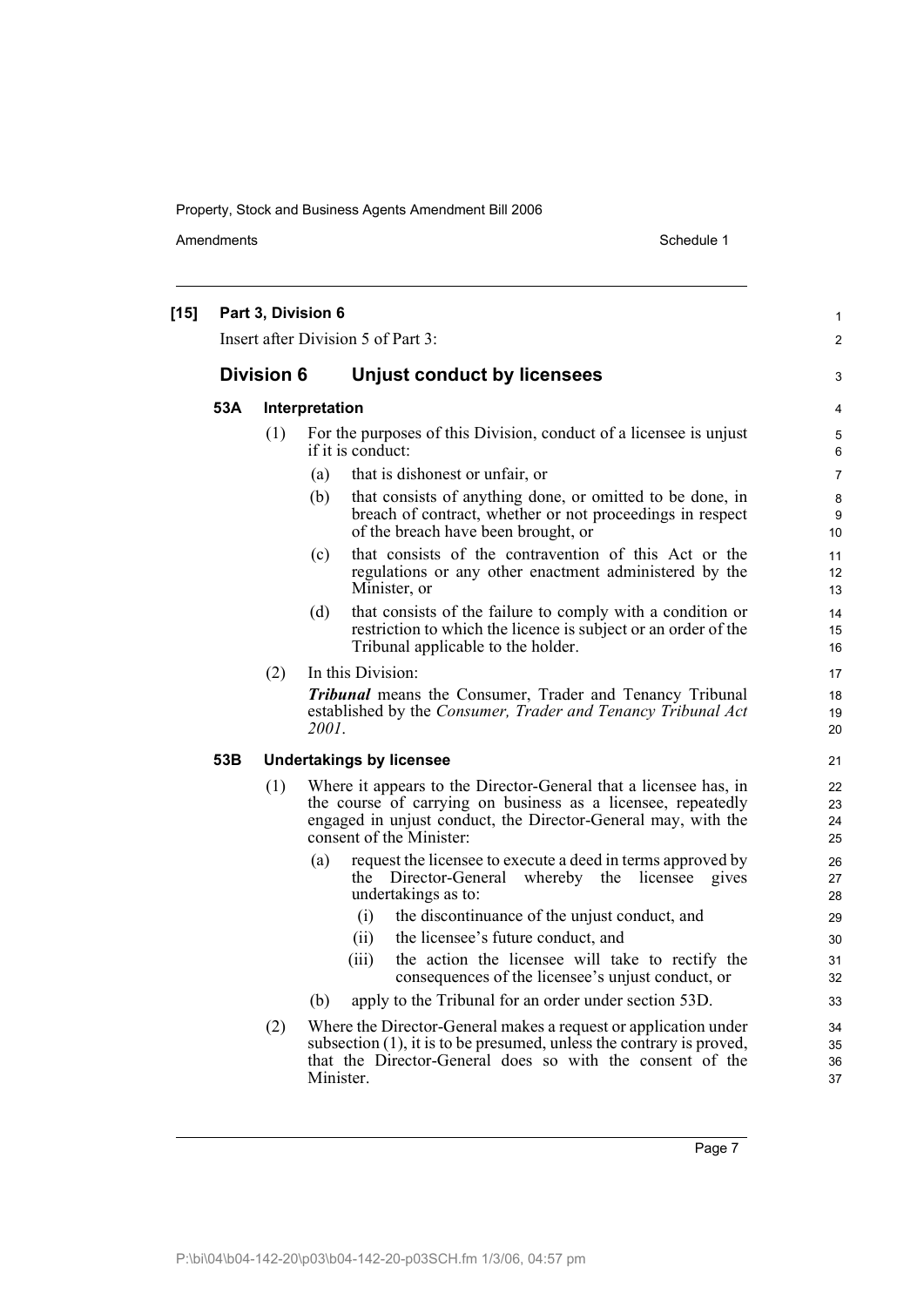Schedule 1 Amendments

| (3)<br>Where a licensee executes a deed under this Division and<br>observes the undertakings given in the deed, the Director-General<br>may not apply for an order under section 53D by reason of any<br>conduct to which the undertakings relate.<br><b>Register of Undertakings</b><br>53C<br>(1)<br>When a licensee executes a deed under this Division, the<br>Director-General must:<br>lodge a copy of the deed with the Registrar of the Tribunal,<br>(a)<br>and<br>give a copy of the deed to the licensee who executed it.<br>(b)<br>The Director-General must retain all deeds and register the deeds<br>(2)<br>in a Register of Undertakings kept by the Director-General and<br>containing the prescribed particulars.<br>(3)<br>The Register of Undertakings may, at any reasonable time, be<br>inspected by any person free of charge.<br>(4)<br>A licensee must observe undertakings given by the licensee in a<br>deed executed under this Division.<br>Maximum penalty: 100 penalty units.<br>(5)<br>A prosecution for an offence under subsection (4) may not be<br>instituted except by the Director-General with the leave of the<br>Tribunal given when making an order in accordance with<br>section 53D.<br>53D<br><b>Restraint of unjust conduct</b><br>Where, on the application of the Director-General, the Tribunal<br>(1)<br>is satisfied after inquiry that a licensee has repeatedly engaged in<br>unjust conduct, the Tribunal may order the licensee to refrain<br>from engaging in unjust conduct in the course of carrying on<br>business as a licensee and the licensee must comply with the<br>order.<br>Where, on the application of the Director-General, the Tribunal<br>(2)<br>is satisfied that a licensee has failed to observe an undertaking<br>given by the licensee in a deed executed under this Division, the<br>Tribunal may:<br>make an order under subsection (1) against the licensee,<br>(a)<br>and |                                            |
|-----------------------------------------------------------------------------------------------------------------------------------------------------------------------------------------------------------------------------------------------------------------------------------------------------------------------------------------------------------------------------------------------------------------------------------------------------------------------------------------------------------------------------------------------------------------------------------------------------------------------------------------------------------------------------------------------------------------------------------------------------------------------------------------------------------------------------------------------------------------------------------------------------------------------------------------------------------------------------------------------------------------------------------------------------------------------------------------------------------------------------------------------------------------------------------------------------------------------------------------------------------------------------------------------------------------------------------------------------------------------------------------------------------------------------------------------------------------------------------------------------------------------------------------------------------------------------------------------------------------------------------------------------------------------------------------------------------------------------------------------------------------------------------------------------------------------------------------------------------------------------------------------------------------------------------------------------------|--------------------------------------------|
|                                                                                                                                                                                                                                                                                                                                                                                                                                                                                                                                                                                                                                                                                                                                                                                                                                                                                                                                                                                                                                                                                                                                                                                                                                                                                                                                                                                                                                                                                                                                                                                                                                                                                                                                                                                                                                                                                                                                                           | 1<br>$\overline{c}$<br>3<br>$\overline{4}$ |
|                                                                                                                                                                                                                                                                                                                                                                                                                                                                                                                                                                                                                                                                                                                                                                                                                                                                                                                                                                                                                                                                                                                                                                                                                                                                                                                                                                                                                                                                                                                                                                                                                                                                                                                                                                                                                                                                                                                                                           | 5                                          |
|                                                                                                                                                                                                                                                                                                                                                                                                                                                                                                                                                                                                                                                                                                                                                                                                                                                                                                                                                                                                                                                                                                                                                                                                                                                                                                                                                                                                                                                                                                                                                                                                                                                                                                                                                                                                                                                                                                                                                           | 6<br>7                                     |
|                                                                                                                                                                                                                                                                                                                                                                                                                                                                                                                                                                                                                                                                                                                                                                                                                                                                                                                                                                                                                                                                                                                                                                                                                                                                                                                                                                                                                                                                                                                                                                                                                                                                                                                                                                                                                                                                                                                                                           | 8<br>9                                     |
|                                                                                                                                                                                                                                                                                                                                                                                                                                                                                                                                                                                                                                                                                                                                                                                                                                                                                                                                                                                                                                                                                                                                                                                                                                                                                                                                                                                                                                                                                                                                                                                                                                                                                                                                                                                                                                                                                                                                                           | 10                                         |
|                                                                                                                                                                                                                                                                                                                                                                                                                                                                                                                                                                                                                                                                                                                                                                                                                                                                                                                                                                                                                                                                                                                                                                                                                                                                                                                                                                                                                                                                                                                                                                                                                                                                                                                                                                                                                                                                                                                                                           | 11<br>12<br>13                             |
|                                                                                                                                                                                                                                                                                                                                                                                                                                                                                                                                                                                                                                                                                                                                                                                                                                                                                                                                                                                                                                                                                                                                                                                                                                                                                                                                                                                                                                                                                                                                                                                                                                                                                                                                                                                                                                                                                                                                                           | 14<br>15                                   |
|                                                                                                                                                                                                                                                                                                                                                                                                                                                                                                                                                                                                                                                                                                                                                                                                                                                                                                                                                                                                                                                                                                                                                                                                                                                                                                                                                                                                                                                                                                                                                                                                                                                                                                                                                                                                                                                                                                                                                           | 16<br>17                                   |
|                                                                                                                                                                                                                                                                                                                                                                                                                                                                                                                                                                                                                                                                                                                                                                                                                                                                                                                                                                                                                                                                                                                                                                                                                                                                                                                                                                                                                                                                                                                                                                                                                                                                                                                                                                                                                                                                                                                                                           | 18                                         |
|                                                                                                                                                                                                                                                                                                                                                                                                                                                                                                                                                                                                                                                                                                                                                                                                                                                                                                                                                                                                                                                                                                                                                                                                                                                                                                                                                                                                                                                                                                                                                                                                                                                                                                                                                                                                                                                                                                                                                           | 19<br>20<br>21<br>22                       |
|                                                                                                                                                                                                                                                                                                                                                                                                                                                                                                                                                                                                                                                                                                                                                                                                                                                                                                                                                                                                                                                                                                                                                                                                                                                                                                                                                                                                                                                                                                                                                                                                                                                                                                                                                                                                                                                                                                                                                           | 23                                         |
|                                                                                                                                                                                                                                                                                                                                                                                                                                                                                                                                                                                                                                                                                                                                                                                                                                                                                                                                                                                                                                                                                                                                                                                                                                                                                                                                                                                                                                                                                                                                                                                                                                                                                                                                                                                                                                                                                                                                                           | 24<br>25<br>26<br>27<br>28<br>29           |
|                                                                                                                                                                                                                                                                                                                                                                                                                                                                                                                                                                                                                                                                                                                                                                                                                                                                                                                                                                                                                                                                                                                                                                                                                                                                                                                                                                                                                                                                                                                                                                                                                                                                                                                                                                                                                                                                                                                                                           | 30<br>31<br>32<br>33                       |
|                                                                                                                                                                                                                                                                                                                                                                                                                                                                                                                                                                                                                                                                                                                                                                                                                                                                                                                                                                                                                                                                                                                                                                                                                                                                                                                                                                                                                                                                                                                                                                                                                                                                                                                                                                                                                                                                                                                                                           | 34<br>35                                   |
| in addition, in the case of an undertaking to take action to<br>(b)<br>rectify the consequences of the licensee's unjust conduct,<br>make an order to observe that undertaking within a time<br>specified by the Tribunal when making the order.                                                                                                                                                                                                                                                                                                                                                                                                                                                                                                                                                                                                                                                                                                                                                                                                                                                                                                                                                                                                                                                                                                                                                                                                                                                                                                                                                                                                                                                                                                                                                                                                                                                                                                          | 36<br>37<br>38<br>39                       |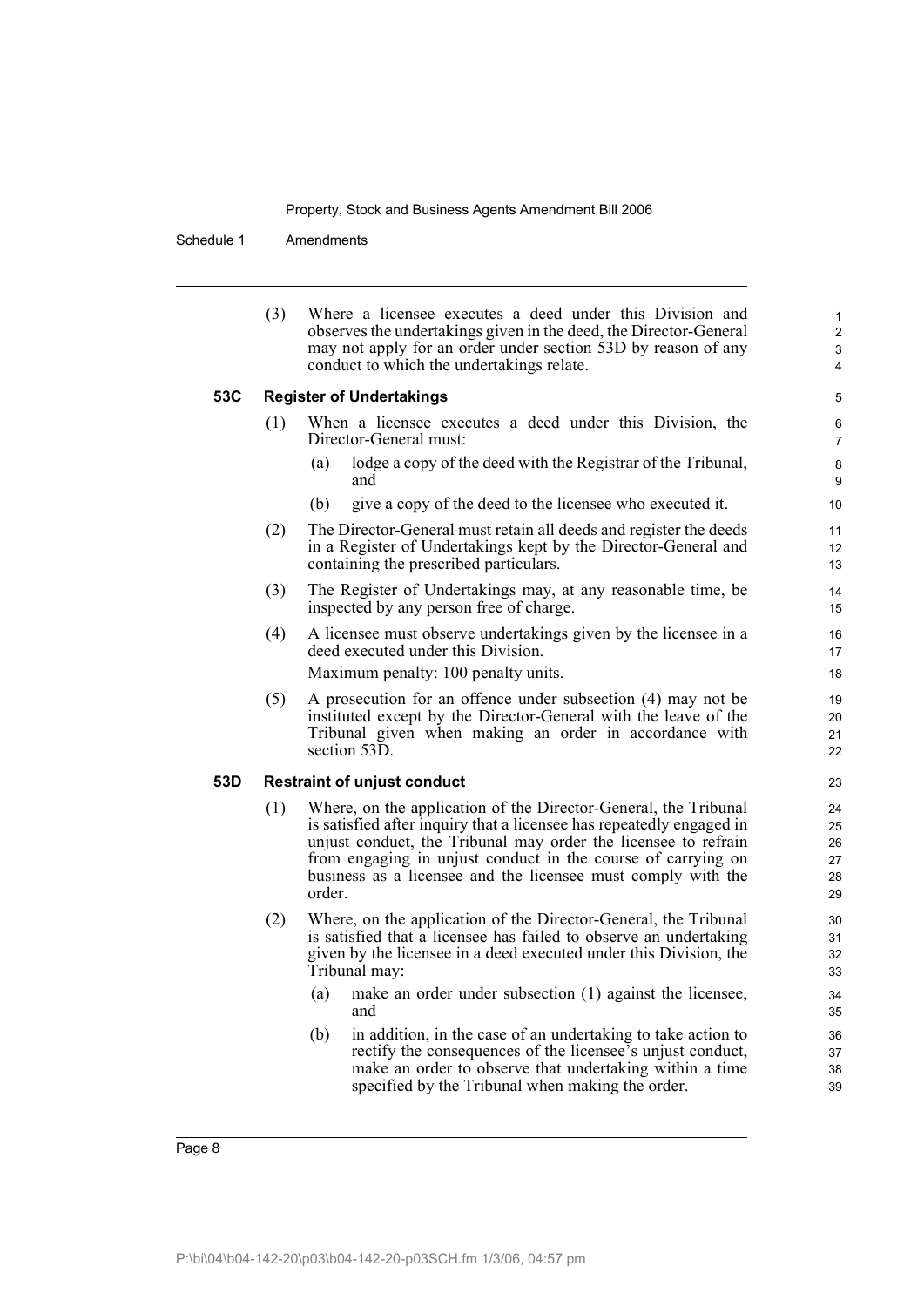Amendments Schedule 1

|        |     | (3) | If the licensee is a body corporate and the Tribunal is satisfied<br>that the unjust conduct or breach of undertaking concerned was<br>engaged in with the consent or connivance of a person who, at the<br>time of the conduct or breach, was a director of, or a person<br>concerned in the management of, the body corporate, the<br>Tribunal may, in addition to any other order it may make under<br>this section, make an order prohibiting the person from<br>consenting to, or conniving at, engagement in unjust conduct, or<br>a breach of an undertaking under this Division, by the body<br>corporate or any other body corporate of which the person is a<br>director or in the management of which the person is concerned. | 1<br>$\overline{c}$<br>3<br>4<br>5<br>6<br>7<br>8<br>9<br>10<br>11 |
|--------|-----|-----|-------------------------------------------------------------------------------------------------------------------------------------------------------------------------------------------------------------------------------------------------------------------------------------------------------------------------------------------------------------------------------------------------------------------------------------------------------------------------------------------------------------------------------------------------------------------------------------------------------------------------------------------------------------------------------------------------------------------------------------------|--------------------------------------------------------------------|
|        |     | (4) | The person to whom an order under subsection $(3)$ relates must<br>comply with the order.<br>Maximum penalty: 100 penalty units.                                                                                                                                                                                                                                                                                                                                                                                                                                                                                                                                                                                                          | 12<br>13<br>14                                                     |
|        |     | (5) | An order under this section may be made subject to such<br>conditions (whether as to the duration of the order or otherwise)<br>as the Tribunal thinks fit, including conditions as to the future<br>conduct of the licensee and conditions specifying the action to be<br>taken by the licensee to rectify the consequences of the licensee's<br>unjust conduct.                                                                                                                                                                                                                                                                                                                                                                         | 15<br>16<br>17<br>18<br>19<br>20                                   |
|        | 53E |     | Variation etc of restraining order                                                                                                                                                                                                                                                                                                                                                                                                                                                                                                                                                                                                                                                                                                        | 21                                                                 |
|        |     |     | The Tribunal may, on the application of the Director-General,<br>vary or discharge an order made under this Division.                                                                                                                                                                                                                                                                                                                                                                                                                                                                                                                                                                                                                     | 22<br>23                                                           |
| $[16]$ |     |     | Sections 66 and 66A                                                                                                                                                                                                                                                                                                                                                                                                                                                                                                                                                                                                                                                                                                                       | 24                                                                 |
|        |     |     | Omit section 66. Insert instead:                                                                                                                                                                                                                                                                                                                                                                                                                                                                                                                                                                                                                                                                                                          | 25                                                                 |
|        | 66  |     | <b>Prevention of dummy bidding</b>                                                                                                                                                                                                                                                                                                                                                                                                                                                                                                                                                                                                                                                                                                        | 26                                                                 |
|        |     | (1) | At a sale by auction of residential property or rural land:                                                                                                                                                                                                                                                                                                                                                                                                                                                                                                                                                                                                                                                                               | 27                                                                 |
|        |     |     | the seller must not make a bid, and<br>(a)                                                                                                                                                                                                                                                                                                                                                                                                                                                                                                                                                                                                                                                                                                | 28                                                                 |
|        |     |     | (b)<br>a person must not make a bid on behalf of the seller unless<br>the person is the auctioneer and makes only one bid on<br>behalf of the seller, and                                                                                                                                                                                                                                                                                                                                                                                                                                                                                                                                                                                 | 29<br>30<br>31                                                     |
|        |     |     | a person must not procure another person to make a bid on<br>(c)<br>behalf of the seller in contravention of this section.                                                                                                                                                                                                                                                                                                                                                                                                                                                                                                                                                                                                                | 32<br>33                                                           |
|        |     |     | Maximum penalty:                                                                                                                                                                                                                                                                                                                                                                                                                                                                                                                                                                                                                                                                                                                          | 34                                                                 |
|        |     |     | 500 penalty units in the case of a corporation, or<br>(a)                                                                                                                                                                                                                                                                                                                                                                                                                                                                                                                                                                                                                                                                                 | 35                                                                 |
|        |     |     | (b)<br>250 penalty units in any other case.                                                                                                                                                                                                                                                                                                                                                                                                                                                                                                                                                                                                                                                                                               | 36                                                                 |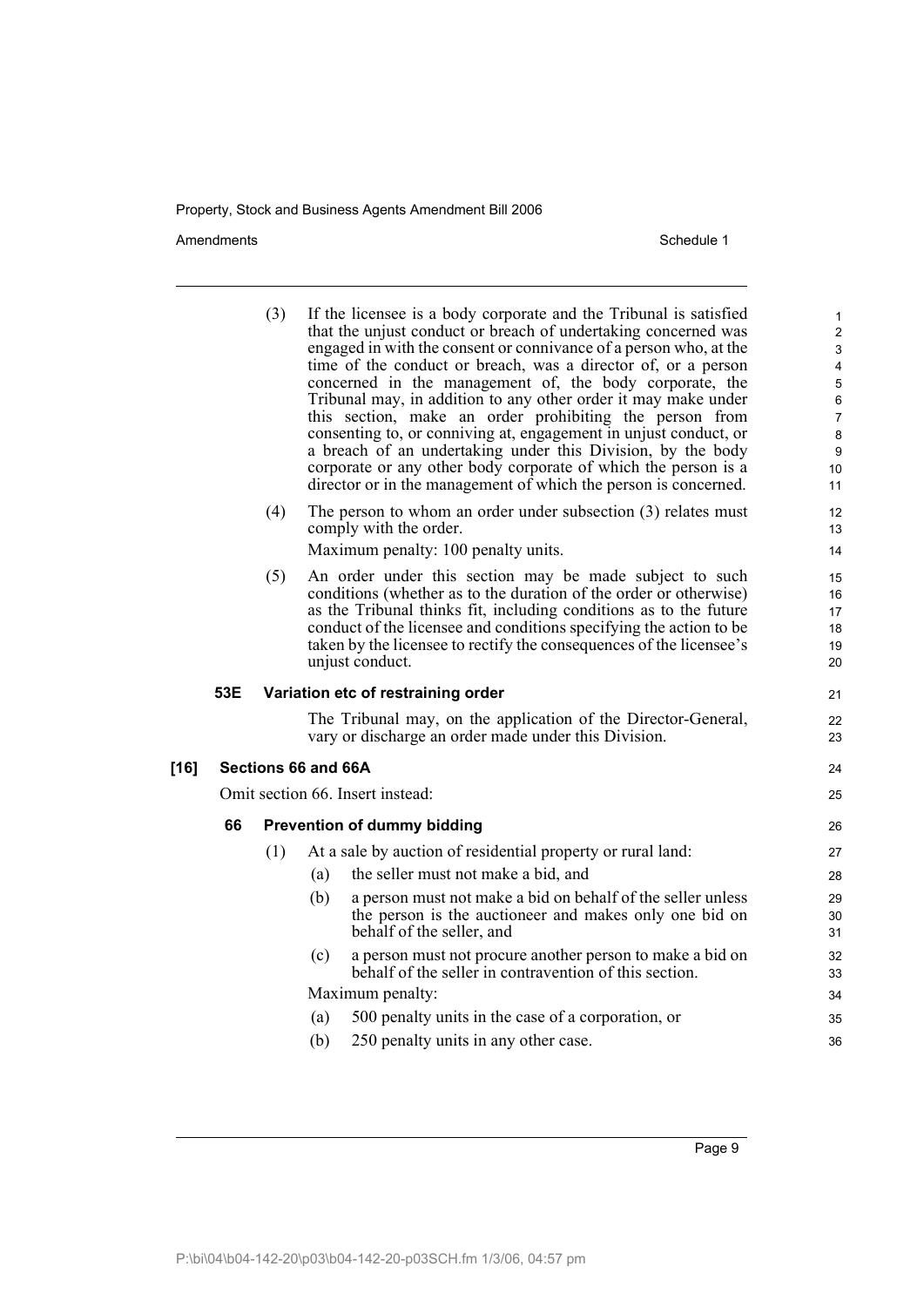Schedule 1 Amendments

| (2) | For the purposes of this section, a bid can be found to have been<br>made on behalf of a seller even though it is not made at the<br>request of, or with the knowledge of, the seller.                                                                                                     | 1<br>2<br>3              |
|-----|--------------------------------------------------------------------------------------------------------------------------------------------------------------------------------------------------------------------------------------------------------------------------------------------|--------------------------|
| (3) | Without limiting what constitutes the making of a bid on behalf<br>of the seller, a bid made with the dominant purpose of benefiting<br>the seller in making the bid constitutes the making of a bid on<br>behalf of the seller.                                                           | 4<br>5<br>6<br>7         |
| (4) | An auctioneer must not sell by auction any residential property or<br>rural land unless notice is given prior to the auction, in such<br>manner and in such terms as may be prescribed by the<br>regulations, of the material parts of this section.<br>Maximum penalty: 20 penalty units. | 8<br>9<br>10<br>11<br>12 |
| (5) | This section does not apply to the making of a bid by or on behalf<br>of a seller in either of the following cases so long as the<br>requirements of subsection (6) for bids by or on behalf of a seller<br>as co-owner or as executor or administrator are complied with:                 | 13<br>14<br>15<br>16     |
|     | the seller is a co-owner of the land (whether as a joint<br>(a)<br>tenant or tenant in common) and the bid was made to<br>enable the seller to purchase the interest of another<br>co-owner in the land,                                                                                   | 17<br>18<br>19<br>20     |
|     | the seller is the executor or administrator of the estate of a<br>(b)<br>deceased owner of the land.                                                                                                                                                                                       | 21<br>22                 |
| (6) | The requirements for bids by or on behalf of a seller as co-owner<br>or as executor or administrator are as follows:                                                                                                                                                                       | 23<br>24                 |
|     | the conditions under which the auction is conducted must<br>(a)<br>permit the making of bids by or on behalf of a seller to<br>purchase the interest of another co-owner in the land or to<br>purchase as executor or administrator,                                                       | 25<br>26<br>27<br>28     |
|     | (b)<br>the auctioneer must have announced at the auction, before<br>the start of bidding, that bids to purchase the interest of a<br>co-owner in the land or to purchase as executor or<br>administrator may be made by or on behalf of the seller.                                        | 29<br>30<br>31<br>32     |
|     | <b>Offences by auctioneers</b>                                                                                                                                                                                                                                                             | 33                       |
| (1) | At a sale by auction of residential property or rural land, the<br>auctioneer:                                                                                                                                                                                                             | 34<br>35                 |
|     | must not acknowledge the making of a bid if the bid was<br>(a)<br>not made, and                                                                                                                                                                                                            | 36<br>37                 |
|     | must not accept a bid if the auctioneer knows that the bid<br>(b)<br>was made by or on behalf of the seller in contravention of                                                                                                                                                            | 38<br>39                 |

40

66A

section 66, and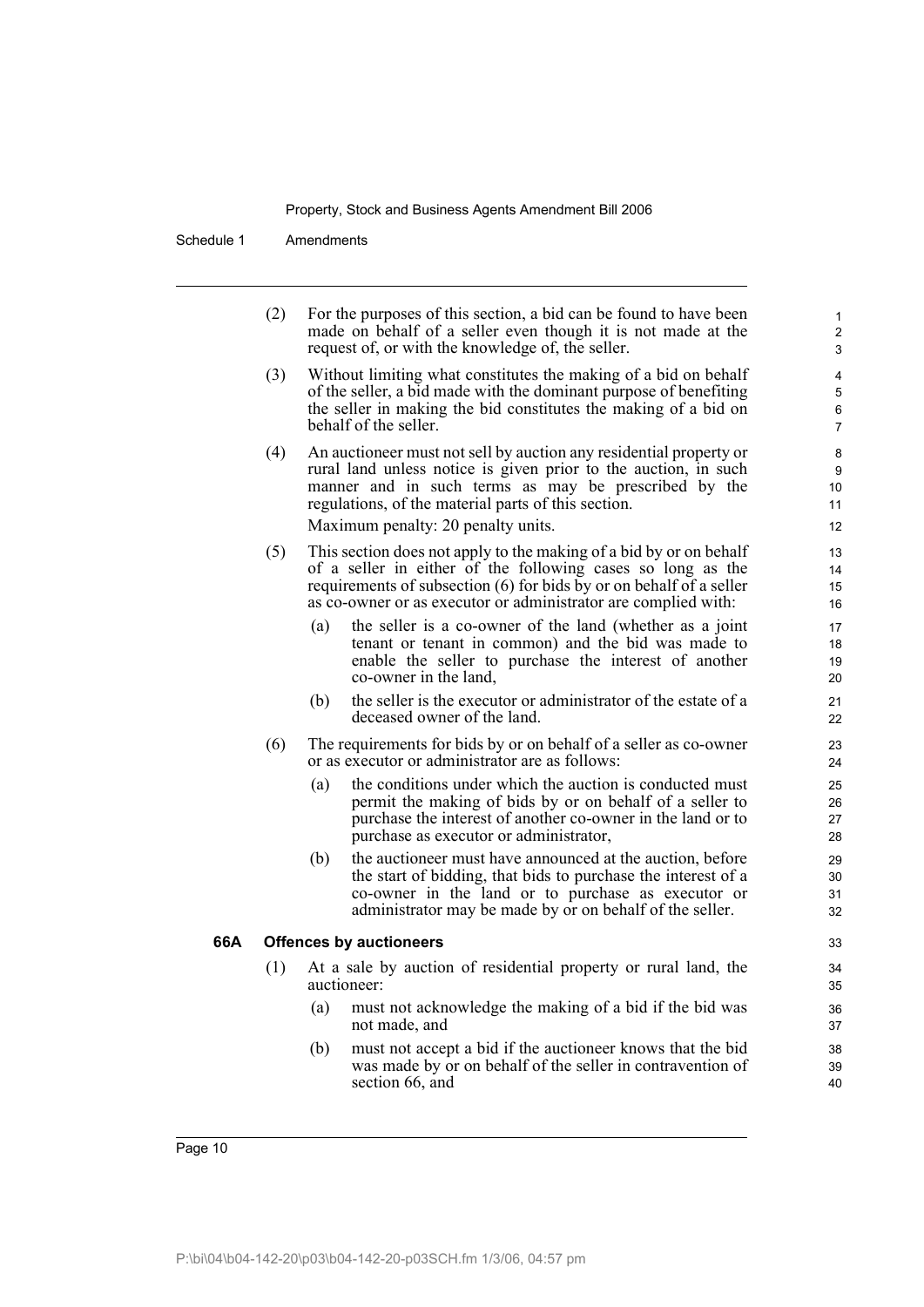Amendments **Amendments** Schedule 1

(c) must not make more than one bid on behalf of the seller. Maximum penalty: 250 penalty units. (2) An auctioneer at a sale by auction of residential property or rural land must not make a bid on behalf of the seller unless: (a) the conditions under which the auction is conducted permit the making of one bid by the auctioneer on behalf of the seller, and (b) the auctioneer announced at the auction, before the start of bidding, that the auctioneer is permitted to make one bid on behalf of the seller, and (c) immediately before, or in the process of, making the bid, the auctioneer announces that the bid is made on behalf of the seller or announces "vendor bid". Maximum penalty: 250 penalty units. (3) Merely announcing the name of the person on whose behalf a bid is made (without stating that the person is the seller) is not sufficient to constitute announcing that the bid is made on behalf of the seller. **[17] Section 68 Bidders Record** Insert at the end of section 68 (5) (b): , and (c) requiring other information to be included in the Bidders Record. **[18] Section 69 Details to be established by proof of identity** Omit section 69 (1). Insert instead: (1) An agent must not enter a person's name and address in a Bidders Record unless both the person's name and their address details are established by the production to the agent of: (a) one or more proofs of identity for the person, and (b) in the case of the details of a person on whose behalf another person is to bid, a letter of authority to bid on the person's behalf specifying the person's name and address and the number or other identifier of one or more proofs of identity for that person. Maximum penalty: 100 penalty units. **Note.** Both name and address must be established by proof of identity but need not be established by the same proof of identity. For example, an Australian passport could be used to establish a person's name and 1  $\overline{2}$ 3 4 5 6 7 8 9 10 11 12 13 14 15 16 17 18 19  $20$ 21 22 23 24 25 26 27 28 29 30 31 32 33 34 35 36 37 38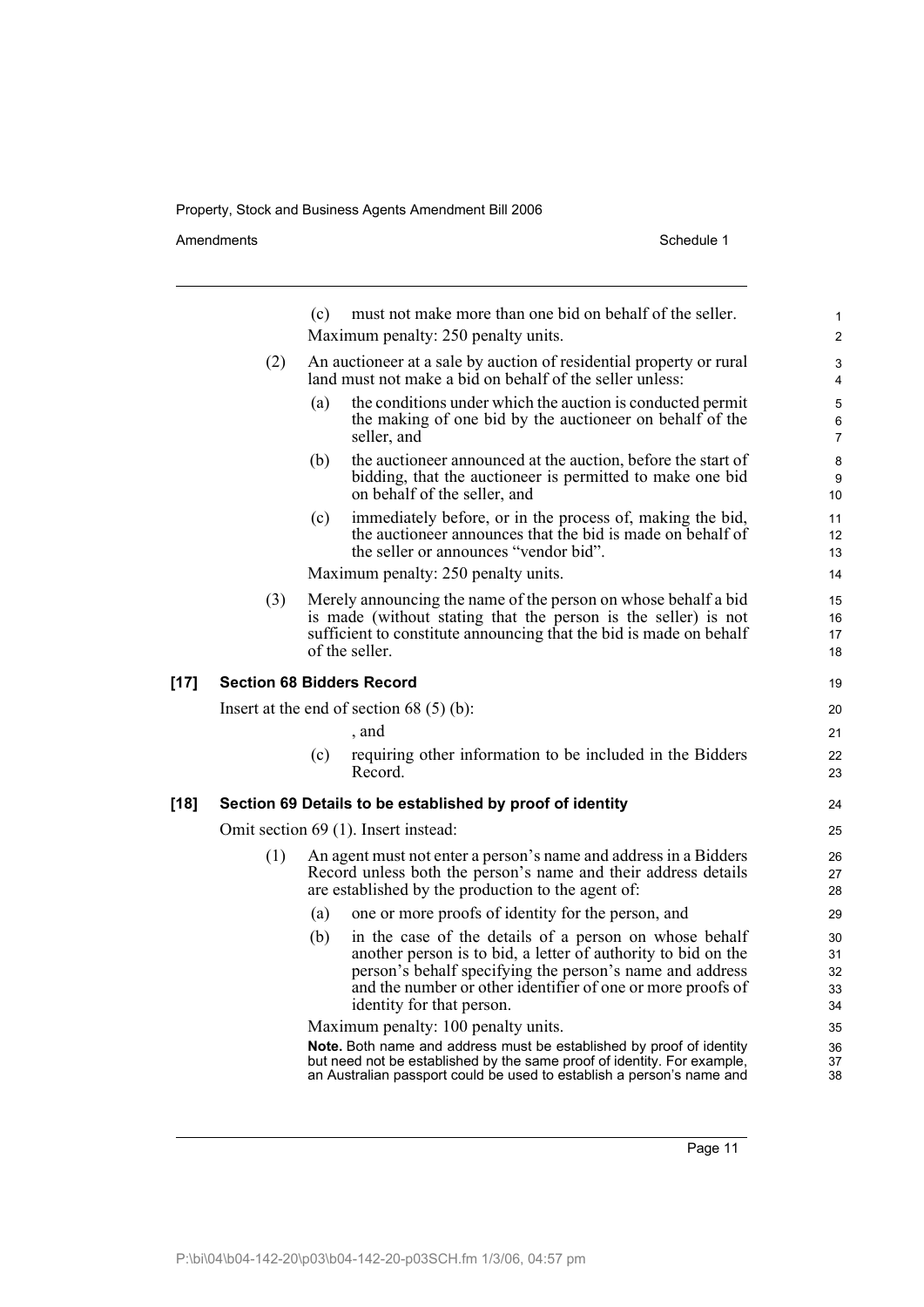Schedule 1 Amendments

another proof of identity allowed by subsection (2) used to establish the person's address. **[19] Part 5, Division 3, heading** Omit the heading to the Division. Insert instead: **Division 3 Representations as to selling price [20] Section 76A** Insert after section 76: **76A Marketing statements about vendor bids when property passed in** (1) When residential property or rural land is passed in at auction and the last bid accepted at the auction was a vendor bid, a real estate agent or stock and station agent, or an employee of such an agent, must not, by a statement made in the course of marketing the residential property or rural land, indicate the amount of the last bid accepted at the auction unless the statement also clearly indicates that the bid was a vendor bid. Maximum penalty: 200 penalty units. (2) A statement is considered to be made by a person in the course of marketing residential property or rural land if the statement is made: (a) in an advertisement in respect of the property or land that is published or caused to be published by the person, or (b) to a person (orally or in writing) as a prospective purchaser of the property or land. (3) It is a defence to a prosecution for a contravention of this section if the defendant satisfies the court that the defendant did not know and had no reasonable cause to suspect that the bid concerned was a vendor bid. (4) Residential property or rural land is *passed in* at auction if the auction is stopped without the property or land being sold at the auction. (5) In this section: *vendor bid* means a bid made by the auctioneer on behalf of the seller. 1 2 3 4 5 6 7 8 9 10 11 12 13 14 15 16 17 18 19  $20$ 21 22 23 24 25 26 27 28 29 30 31 32 33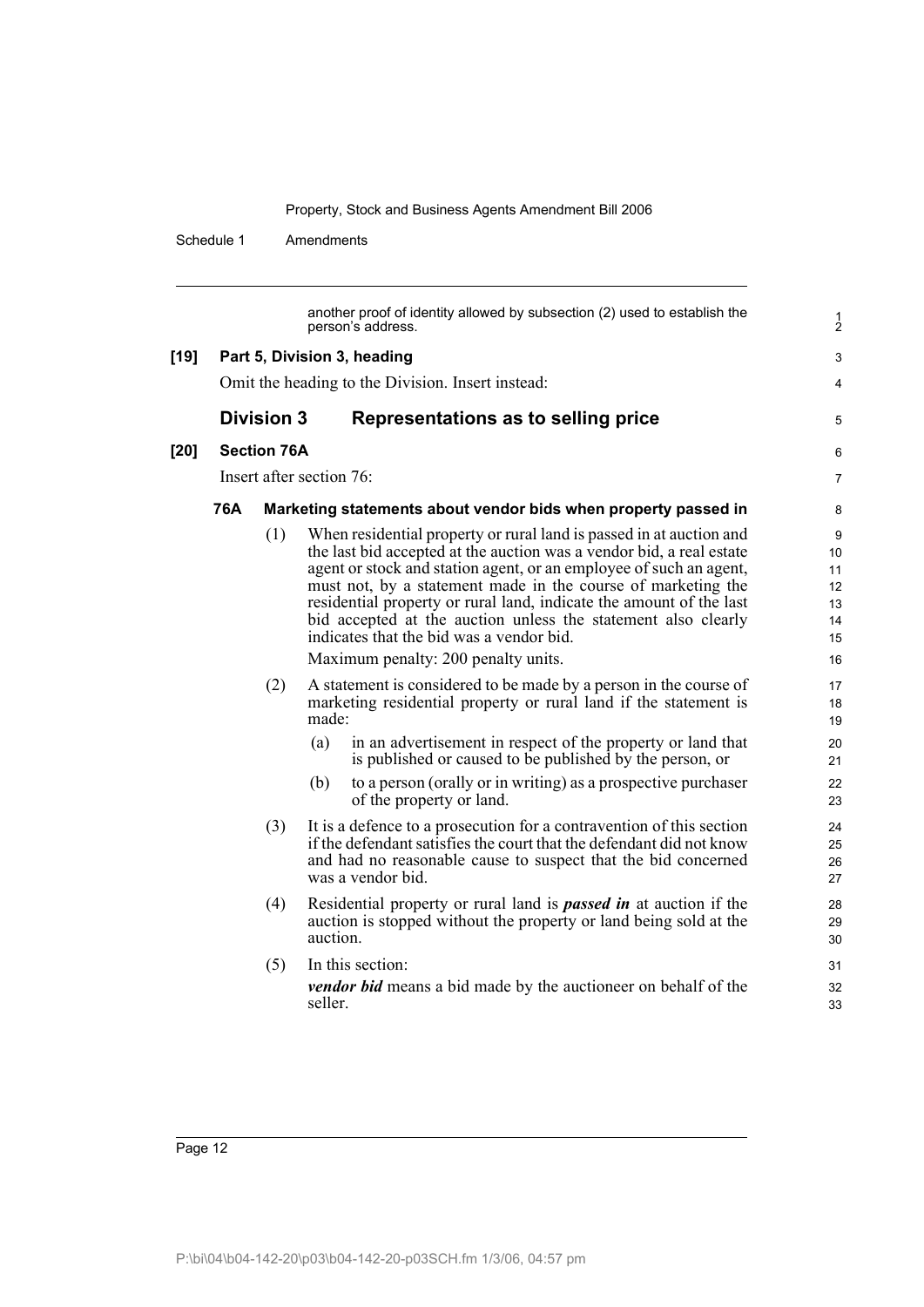Amendments Schedule 1

| $[21]$ |                         |     | Section 78 Collusive practices at auction sales                                                                                                                                                                                                                                                                                                                                                                                                           | $\mathbf{1}$                                 |
|--------|-------------------------|-----|-----------------------------------------------------------------------------------------------------------------------------------------------------------------------------------------------------------------------------------------------------------------------------------------------------------------------------------------------------------------------------------------------------------------------------------------------------------|----------------------------------------------|
|        |                         |     | Omit the penalty at the end of subsections (1) and (2) wherever occurring.                                                                                                                                                                                                                                                                                                                                                                                | $\overline{2}$                               |
|        | Insert instead:         |     |                                                                                                                                                                                                                                                                                                                                                                                                                                                           | $\ensuremath{\mathsf{3}}$                    |
|        |                         |     | Maximum penalty:                                                                                                                                                                                                                                                                                                                                                                                                                                          | $\overline{4}$                               |
|        |                         | (a) | 500 penalty units in the case of a corporation, or                                                                                                                                                                                                                                                                                                                                                                                                        | $\sqrt{5}$                                   |
|        |                         | (b) | 250 penalty units in any other case.                                                                                                                                                                                                                                                                                                                                                                                                                      | $\,6\,$                                      |
| [22]   |                         |     | Section 86 Trust money to be paid into trust account                                                                                                                                                                                                                                                                                                                                                                                                      | 7                                            |
|        |                         |     | Omit section 86 (3). Insert instead:                                                                                                                                                                                                                                                                                                                                                                                                                      | 8                                            |
|        | (3)                     |     | The name of a trust account and the description of the trust<br>account in the books and records of the licensee and also on all<br>cheques drawn on the trust account:                                                                                                                                                                                                                                                                                   | 9<br>10<br>11                                |
|        |                         | (a) | must include the name of the licensee corporation, licensee<br>or firm of licensees in whose name the trust account is<br>kept, and                                                                                                                                                                                                                                                                                                                       | 12<br>13<br>14                               |
|        |                         | (b) | must include the words "Trust Account", and                                                                                                                                                                                                                                                                                                                                                                                                               | 15                                           |
|        |                         | (c) | may include, at the end of the account's name, a name or<br>other matter to identify the person on whose behalf money<br>in the account is held.                                                                                                                                                                                                                                                                                                          | 16<br>17<br>18                               |
| $[23]$ | <b>Interest Account</b> |     | Section 90 Interest earned on trust accounts to be paid to Statutory                                                                                                                                                                                                                                                                                                                                                                                      | 19<br>20                                     |
|        |                         |     | Omit section 90 (1). Insert instead:                                                                                                                                                                                                                                                                                                                                                                                                                      | 21                                           |
|        | (1)                     |     | Each authorised deposit-taking institution must:                                                                                                                                                                                                                                                                                                                                                                                                          | 22                                           |
|        |                         | (a) | after the end of each named month, calculate interest on<br>the daily balances of all money held during the month in<br>trust accounts kept with the authorised deposit-taking<br>institution (being trust accounts notified to the institution<br>as trust accounts required by this Act) by applying to those<br>balances the prescribed percentage of the trust account rate<br>applicable to the institution for the purposes of this section,<br>and | 23<br>24<br>25<br>26<br>27<br>28<br>29<br>30 |
|        |                         | (b) | before the end of the 7th business day of the next named<br>pay the amount of that interest to<br>the<br>month<br>Director-General for crediting to the Statutory Interest<br>Account.                                                                                                                                                                                                                                                                    | 31<br>32<br>33<br>34                         |
|        |                         |     | Maximum penalty: 100 penalty units.                                                                                                                                                                                                                                                                                                                                                                                                                       | 35                                           |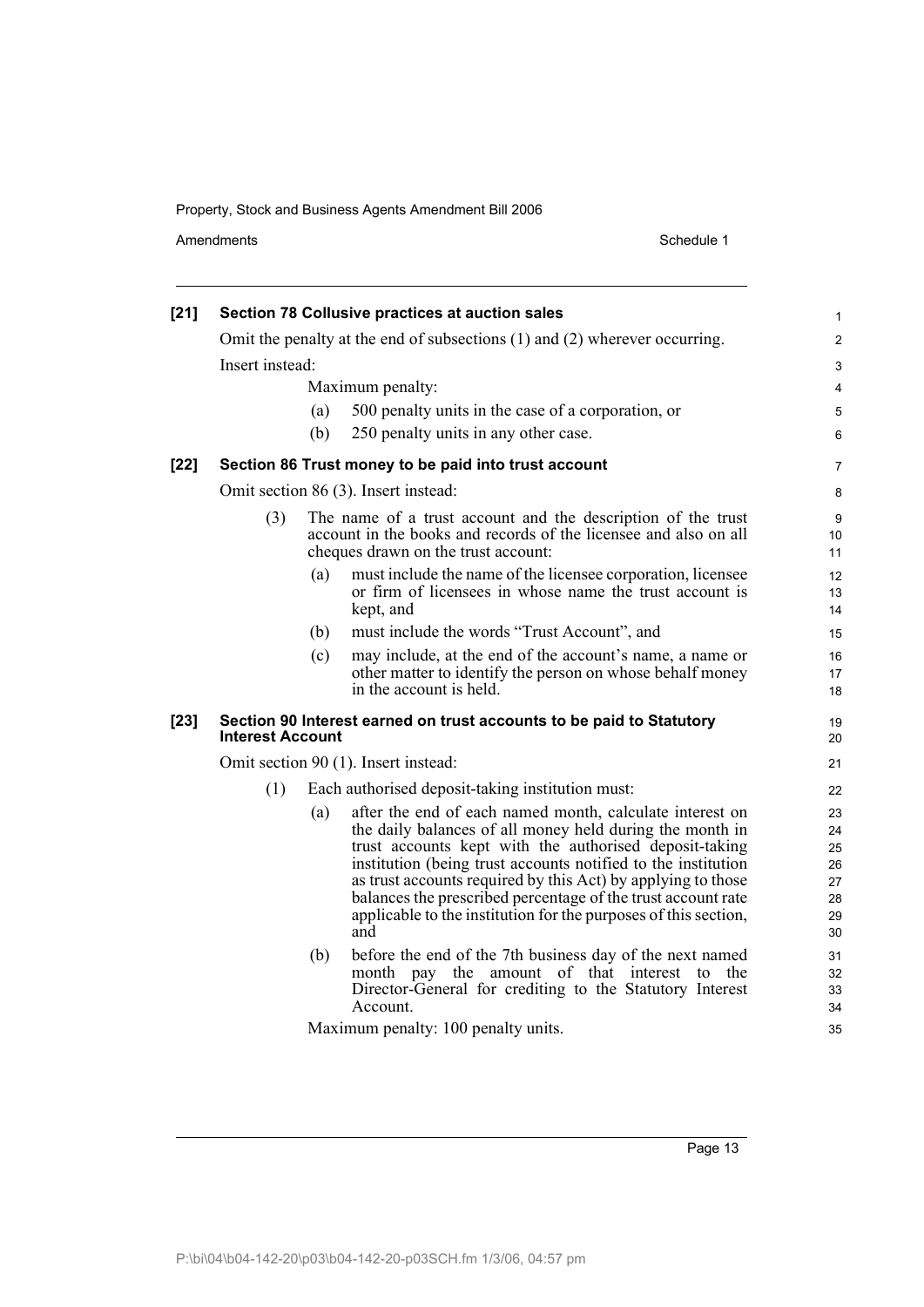Schedule 1 Amendments

| $[24]$ |         |                       | Section 91 Monthly returns by authorised deposit-taking institutions                                                                                                                                                                                                                                                                                   | $\mathbf{1}$                     |
|--------|---------|-----------------------|--------------------------------------------------------------------------------------------------------------------------------------------------------------------------------------------------------------------------------------------------------------------------------------------------------------------------------------------------------|----------------------------------|
|        |         |                       | Omit "in writing" from section 91 (1).                                                                                                                                                                                                                                                                                                                 | 2                                |
|        |         |                       | Insert instead "(in such manner and form as the Director-General may from<br>time to time direct)".                                                                                                                                                                                                                                                    | 3<br>$\overline{4}$              |
| $[25]$ |         | <b>Section 91 (2)</b> |                                                                                                                                                                                                                                                                                                                                                        | 5                                |
|        |         |                       | Omit ", by notice in writing, inform the Director-General".                                                                                                                                                                                                                                                                                            | 6                                |
|        |         |                       | Insert instead "inform the Director-General (in such manner and form as the<br>Director-General may from time to time direct)".                                                                                                                                                                                                                        | $\overline{7}$<br>8              |
| $[26]$ |         | <b>Section 91 (3)</b> |                                                                                                                                                                                                                                                                                                                                                        | 9                                |
|        |         |                       | Omit "provide a written report to the Director-General".                                                                                                                                                                                                                                                                                               | 10                               |
|        |         |                       | Insert instead "provide a report to the Director-General (in such manner and<br>form as the Director-General may from time to time direct)".                                                                                                                                                                                                           | 11<br>12                         |
| $[27]$ |         |                       | Section 91 (4) (c)                                                                                                                                                                                                                                                                                                                                     | 13                               |
|        |         |                       | Insert "and form" after "manner".                                                                                                                                                                                                                                                                                                                      | 14                               |
| $[28]$ |         |                       | Section 98 Disposal of unclaimed money in trust accounts                                                                                                                                                                                                                                                                                               | 15                               |
|        | 98 (5). |                       | Insert "(less any of that money that has been paid from the Compensation Fund<br>to the person entitled to the money)" after "that 31 December" in section                                                                                                                                                                                             | 16<br>17<br>18                   |
| $[29]$ |         | <b>Section 98 (6)</b> |                                                                                                                                                                                                                                                                                                                                                        | 19                               |
|        |         |                       | Omit the subsection.                                                                                                                                                                                                                                                                                                                                   | 20                               |
| $[30]$ |         | <b>Section 99</b>     |                                                                                                                                                                                                                                                                                                                                                        | 21                               |
|        |         |                       | Omit the section. Insert instead:                                                                                                                                                                                                                                                                                                                      | 22                               |
|        | 99      |                       | Repayment of unclaimed trust money                                                                                                                                                                                                                                                                                                                     | 23                               |
|        |         | (1)                   | The Director-General must, on application by a person entitled to<br>an amount of money paid under this Division into the<br>Compensation Fund or the Consolidated Fund, pay that amount<br>to the person out of the Compensation Fund.                                                                                                                | 24<br>25<br>26<br>27             |
|        |         | (2)                   | When an amount is paid out of the Compensation Fund in respect<br>of an amount that has been paid into the Consolidated Fund, the<br>Treasurer must, on application by the Director-General, pay that<br>amount to the Director-General out of the Consolidated Fund<br>(which is appropriated accordingly) for payment into the<br>Compensation Fund. | 28<br>29<br>30<br>31<br>32<br>33 |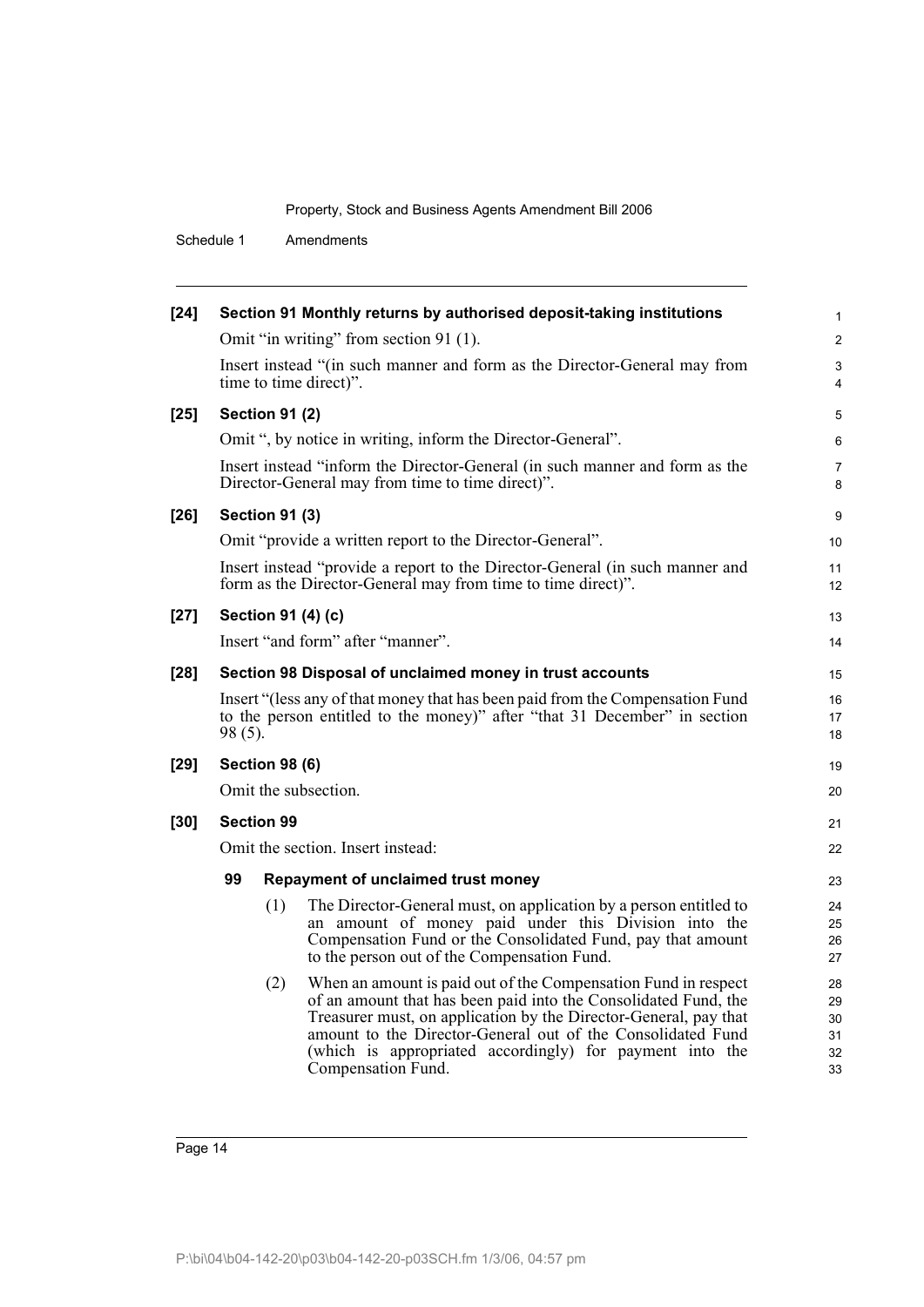Amendments Schedule 1

| $[31]$ |                                   |     | <b>Schedule 1 Savings and transitional provisions</b>                                                                                                                                        | 1                              |
|--------|-----------------------------------|-----|----------------------------------------------------------------------------------------------------------------------------------------------------------------------------------------------|--------------------------------|
|        |                                   |     | Omit clauses 1 and 2. Insert instead:                                                                                                                                                        | 2                              |
|        | Part 1                            |     | General                                                                                                                                                                                      | 3                              |
|        | 1                                 |     | <b>Regulations</b>                                                                                                                                                                           | 4                              |
|        |                                   | (1) | The regulations may contain provisions of a savings or<br>transitional nature consequent on the enactment of the following<br>Acts:                                                          | 5<br>$\,6\,$<br>$\overline{7}$ |
|        |                                   |     | this Act                                                                                                                                                                                     | 8                              |
|        |                                   |     | Property, Stock and Business Agents Amendment Act 2006                                                                                                                                       | 9                              |
|        |                                   | (2) | Any such provision may, if the regulations so provide, take effect<br>from the date of assent to the Act concerned or a later date.                                                          | 10<br>11                       |
|        |                                   | (3) | To the extent to which any such provision takes effect from a date<br>that is earlier than the date of its publication in the Gazette, the<br>provision does not operate so as:              | 12<br>13<br>14                 |
|        |                                   |     | to affect, in a manner prejudicial to any person (other than<br>(a)<br>the State or an authority of the State), the rights of that<br>person existing before the date of its publication, or | 15<br>16<br>17                 |
|        |                                   |     | to impose liabilities on any person (other than the State or<br>(b)<br>an authority of the State) in respect of anything done or<br>omitted to be done before the date of its publication.   | 18<br>19<br>20                 |
|        | Part 2                            |     | Provisions consequent on the enactment<br>of this Act                                                                                                                                        | 21<br>22                       |
|        | $\mathbf{2}$<br><b>Definition</b> |     |                                                                                                                                                                                              | 23                             |
|        |                                   |     | In this Part:                                                                                                                                                                                | 24                             |
|        |                                   |     | <b>repealed Act</b> means the Property, Stock and Business Agents Act<br>1941.                                                                                                               | 25<br>26                       |